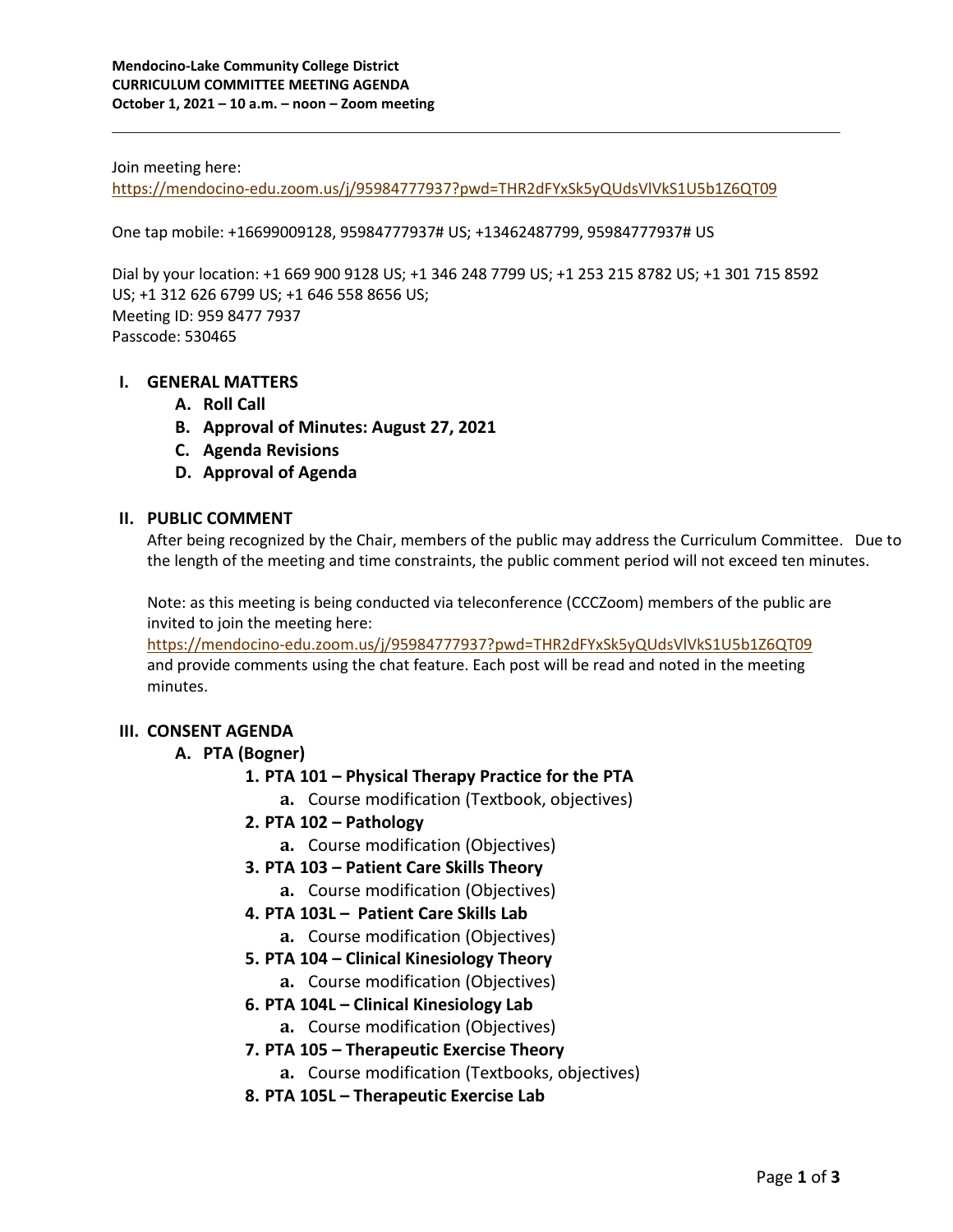| a. Course modification (Textbook, objectives)                               |
|-----------------------------------------------------------------------------|
| 9. PTA 106 - Therapeutic Agents Theory                                      |
| a. Course modification (Objectives)                                         |
| 10. PTA 106L - Therapeutic Agents Lab                                       |
| a. Course modification (Objectives, SLO)                                    |
| 11. PTA 107 - Orthopedic Management Theory                                  |
| a. Course modification (Objectives)                                         |
| 12. PTA 107L - Orthopedic Management Lab                                    |
| a. Course modification (Objectives)                                         |
| 13. PTA 108 - Neurology and Development Theory                              |
| a. Course modification (Textbook, objectives)                               |
| 14. PTA 108L - Neurology and Development Lab                                |
| a. Course modification (Textbook, objectives)                               |
| 15. PTA 109 - Neurologic Management Theory                                  |
| a. Course modification (Title, textbook, objectives)                        |
| 16. PTA 109L - Neurologic Management Lab                                    |
| a. Course modification (Textbook, objectives)                               |
| 17. PTA 110 - Advanced Procedures Theory                                    |
| a. Course modification (Textbook, objectives)                               |
| 18. PTA 110L - Advanced Procedures Lab                                      |
| a. Course modification (Textbook, objectives)                               |
| 19. PTA 111 - Professional Integration                                      |
| a. Course modification (Textbook, objectives)                               |
| 20. PTA 120 - Clinical Practicum I                                          |
| a. Course modification (Objectives, SLO)                                    |
| 21. PTA 121 - Clinical Practicum II                                         |
| a. Course modification (Objectives, SLO)                                    |
| 22. PTA 122 - Clinical Practicum III                                        |
| a. Course modification (Objectives)                                         |
| <b>B. SCI</b>                                                               |
| 1. SCI 201 - Survey of Chemistry and Physics                                |
| a. Course inactivation<br>C. THE (Decker)                                   |
| 1. THE 235 - Introduction to Scenic Design                                  |
| a. Course modification (Number, transfer status)                            |
| 2. THE - Dance Course Families                                              |
| a. Course family modification (Add Yoga family, add THE 250B-D to Dance     |
| Composition family, Add THE 260 and THE 265C-D to Dance Performance family) |
|                                                                             |

\_\_\_\_\_\_\_\_\_\_\_\_\_\_\_\_\_\_\_\_\_\_\_\_\_\_\_\_\_\_\_\_\_\_\_\_\_\_\_\_\_\_\_\_\_\_\_\_\_\_\_\_\_\_\_\_\_\_\_\_\_\_\_\_\_\_\_\_\_\_\_\_\_\_\_\_\_\_

# **IV. COURSE/PROGRAM MODIFICATIONS/PROPOSALS**

- **A. ADJ (Dewey, Heston)**
	- **1. ADJ 150 – Public Safety Leadership**
		- **a.** New course proposal *Action*